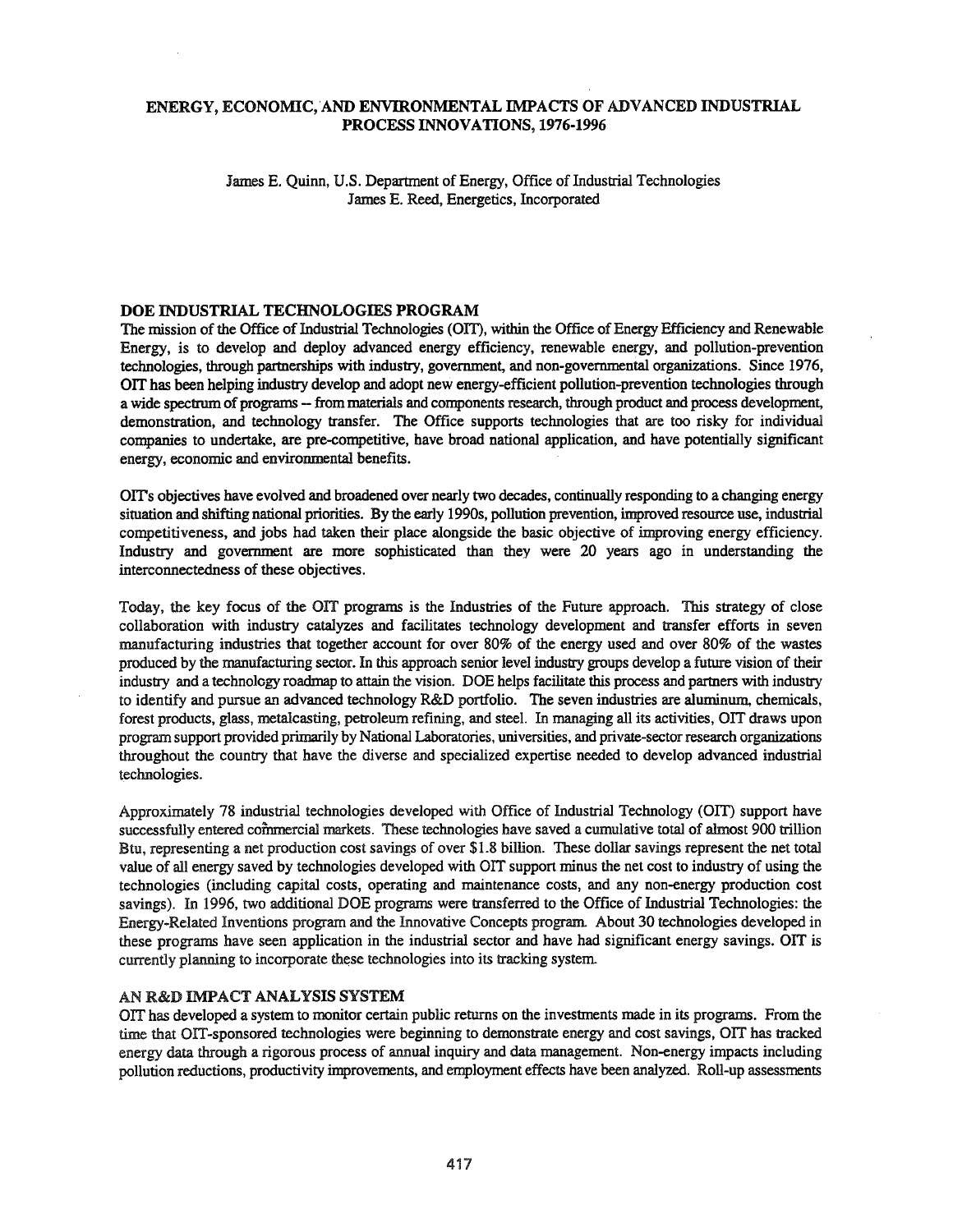have estimated the overall cost effectiveness of the OIT programs from a national viewpoint. Recently, commercial histories of selected technologies have been developed to reveal new insights into the industrial innovation process.

## Technology Tracking Method

For over 15 years, the Office of Industrial Technologies (OIT) has been tracking and recording information on technologies developed through cost-shared R&D projects with industry. The active tracking process involves the collection of technical and market data on each commercially successful technology. Commercially successful technologies are defined as full-scale operational units involved in making products for the marketplace and which have the potential for continued use and replication. Information collected includes:

- .. Number of units sold, installed, and operating in the United States and abroad (including size and location)
- Units retired since the previous year
- Energy saved by the technology
- Environmental benefits
- Improvements in quality and productivity achieved through the use of the technology
- Impacts of the technology on employment
- Marketing issues and barriers

Information on technologies is gathered primarily through telephone interviews by the Pacific Northwest National Laboratory staff contacting either vendors or end-users of the technology. These contacts provide the primary data needed to calculate the unit energy savings associated with an individual technology, as well as the number of operating units. Technologies are tracked until the developers and/or users claim the technology is no longer commercially available or is retired, up to a maximum of ten years from the time of initial commercial introduction.

Unit energy savings are unique to each individual technology. Technology manufacturers or end-users usually provide unit energy savings, or at least enough data for a typical unit energy savings to be calculated. The total number of operating units is simply equal to the number of units installed minus the number of units retired in a given year, information usually determined from sales data or end-user input. Operating units and unit energy savings can then be used to calculate total annual energy savings for the technology. The cumulative energy savings represents the accumulated energy saved for all units for the total time the technology has been in operation (including previous savings from retired units).4

After cumulative energy savings have been determined, long-term impacts on the environment are calculated in terms of the associated reduction of air pollutants. This is a straightforward calculation based on the type of fuel saved and the pollutants typically associated with combustion of that fuel. For example, for every million Btu of coal combusted, approximately 2.5 pounds of sulfur oxides (known acid rain precursors) are emitted to the atmosphere. Thus, every million-Btu reduction in coal use results in the elimination of 2.5 pounds of polluting sulfur oxides. Air pollutant emission factors used for the analysis are shown in Table 1.

| <b>Table 1. Combustion Air Pollutant Emission Rates</b><br>(lbs/million Btu)                                      |              |             |                 |       |                 |  |  |  |  |
|-------------------------------------------------------------------------------------------------------------------|--------------|-------------|-----------------|-------|-----------------|--|--|--|--|
| Fuel                                                                                                              | Particulates | <b>VOCs</b> | SO <sub>x</sub> | NO,   | CO <sub>2</sub> |  |  |  |  |
| Distillate Oil                                                                                                    | 0.010        | 0.002       | 0.160           | 0.140 | 161.43          |  |  |  |  |
| <b>Residual Oil</b>                                                                                               | 0.080        | 0.009       | 1.700           | 0.370 | 173.72          |  |  |  |  |
| Natural Gas                                                                                                       | 0.003        | 0.006       | 0.000           | 0.140 | 118.83          |  |  |  |  |
| Propane                                                                                                           | 0.003        | 0.006       | 0.000           | 0.140 | 118.83          |  |  |  |  |
| Gasoline                                                                                                          | 0.000        | 0.090       | 0.000           | 0.140 | 156.98          |  |  |  |  |
| Coal                                                                                                              | 0.720        | 0.005       | 2.500           | 0.950 | 207.10          |  |  |  |  |
| Electricity                                                                                                       | 0.400        | 0.004       | 1.450           | 0.550 | 200.90          |  |  |  |  |
| Source: Particulates, SO <sub>2</sub> , NO <sub>2</sub> , VOCs - Reference 11.<br>CO <sub>2</sub> - Reference 12. |              |             |                 |       |                 |  |  |  |  |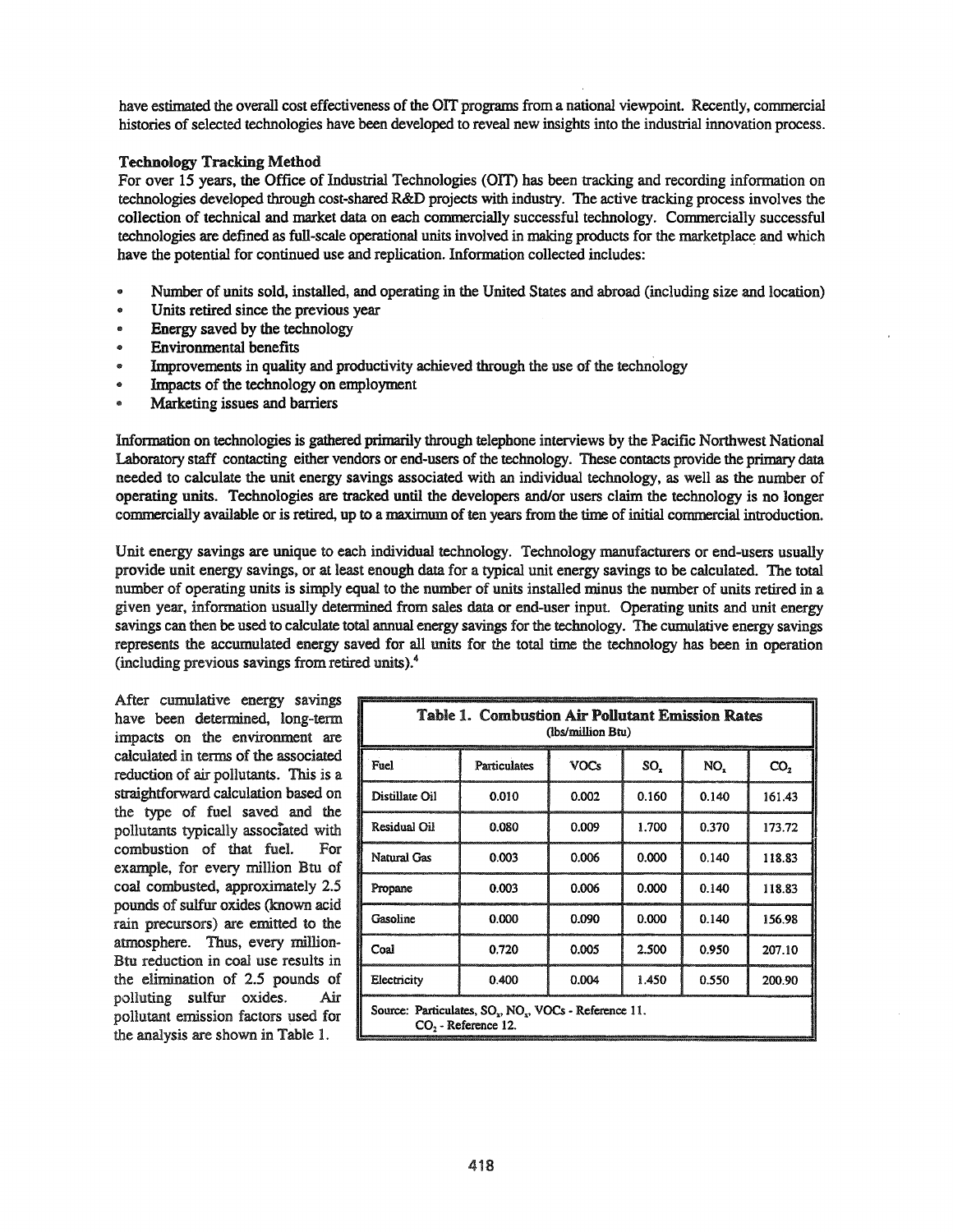## Technology Tracking Results

The results for annual and cumulative energy savings, as well as cumulative pollutant emission reductions for many actively tracked technologies, are shown in Table  $2<sup>1</sup>$ .

| Table 2. OIT Selected Technology Program Impacts, 1995                                                                                                                                        |                                                        |                                                              |                                                        |                                           |                                             |                                             |                                                      |  |  |  |
|-----------------------------------------------------------------------------------------------------------------------------------------------------------------------------------------------|--------------------------------------------------------|--------------------------------------------------------------|--------------------------------------------------------|-------------------------------------------|---------------------------------------------|---------------------------------------------|------------------------------------------------------|--|--|--|
|                                                                                                                                                                                               | Cumulative<br><b>Energy Savings</b><br>$(10^{12}$ Btu) | Annual<br>Energy<br><b>Savings</b><br>(10 <sup>12</sup> Btu) | Cumulative Pollution Reductions (10 <sup>3</sup> Tons) |                                           |                                             |                                             |                                                      |  |  |  |
| Technologies Commercially Available                                                                                                                                                           |                                                        |                                                              | <b>Particulates</b>                                    | <b>VOCs</b>                               | SO,                                         | NO.                                         | CO,                                                  |  |  |  |
| Arc Furnace Post-Combustion Lance                                                                                                                                                             | 0.54                                                   | 0.31                                                         | 0.108                                                  | 0.001                                     | 0.392                                       | 0.149                                       | 36.180                                               |  |  |  |
| <b>Biomass Grain Dryer</b>                                                                                                                                                                    | 1.35                                                   | 0.05                                                         | 0.136                                                  | 0.003                                     | 0.489                                       | 0.233                                       | 83.363                                               |  |  |  |
| Catalytic Distillation<br>Cement Particle-Size Classifier<br>Chemical Separation by Fluid Extraction<br>Cogeneration - Coal-Fired Steam Turbine<br>Computer-Controlled Oven                   | 9.07<br>12.98<br>0.01<br>234.92<br>27.75               | 0.68<br>1.96<br>0.00<br>31.42<br>0.20                        | 0.014<br>2.596<br>0.000<br>84.571<br>0.042             | 0.027<br>0.026<br>0.000<br>0.587<br>0.083 | 0.000<br>9.411<br>0.000<br>293.650<br>0.000 | 0.635<br>3.570<br>0.000<br>111.587<br>1.943 | 512.455<br>869.660<br>0.000<br>24431.680<br>1567.875 |  |  |  |
| <b>Dual Cure Coatings</b>                                                                                                                                                                     | 0.00                                                   | 0.00                                                         | 0.000                                                  | 0.000                                     | 0.000                                       | 0.000                                       | 0.000                                                |  |  |  |
| <b>Electric Tundish</b><br><b>Energy-Efficient Canning</b><br><b>Exo-Melt Process</b>                                                                                                         | 0.04<br>2.91<br>0.00                                   | 0.02<br>0.16<br>0.00                                         | 0.000<br>0.004<br>0.000                                | 0.000<br>0.009<br>0.000                   | 0.001<br>0.000<br>0.000                     | 0.003<br>0.204<br>0.000                     | 2.577<br>164.415<br>0.000                            |  |  |  |
| Forty Percent (40%) Recycled Paper                                                                                                                                                            | 0.00                                                   | 0.0                                                          | 0.000                                                  | 0.000                                     | 0.000                                       | 0.000                                       | 0.000                                                |  |  |  |
| Glass Feedstock Purification - Optical Sorting                                                                                                                                                | 0.05                                                   | 0.02                                                         | 0.000                                                  | 0.000                                     | 0.001                                       | 0.004                                       | 3.221                                                |  |  |  |
| High-Efficiency Weld Unit<br>Hydrochloric Acid Recovery System<br>Hyperfiltration - Food<br><b>Hyperfiltration - Textiles</b>                                                                 | 20.67<br>0.10<br>5.39<br>0.92                          | 4.69<br>0.05<br>1.10<br>0.00                                 | 4.134<br>0.000<br>1.078<br>0.331                       | 0.041<br>0.000<br>0.011<br>0.002          | 14.986<br>0.006<br>3.908<br>1.150           | 5.684<br>0.007<br>1.482<br>0.437            | 1384.890<br>7.563<br>361.130<br>95.680               |  |  |  |
| <b>Industrial Analysis Center Audits</b><br><b>Improved Diesel Engines</b><br><b>Irrigation Systems</b>                                                                                       | 83.46<br>238.43<br>48.60                               | 8.93<br>72.15<br>0.65                                        | 5.687<br>1.192<br>3.312                                | 0.165<br>0.238<br>0.096                   | 22.171<br>19.074<br>12.911                  | 11.430<br>16.690<br>6.656                   | 5618.527<br>19193.615<br>3271.752                    |  |  |  |
| Membrane System for Purified Gas<br>Production<br>Methanol Recovery Process                                                                                                                   | 0.00<br>0.10                                           | 0.00<br>0.04                                                 | 0.000<br>0.000                                         | 0.000<br>0.000                            | 0.000<br>0.000                              | 0.000<br>0.007                              | 0.000<br>5.650                                       |  |  |  |
| Nickel Aluminide Components For High<br><b>Temperature Applications</b><br>Nitrogen-Methanol Carburization<br><b>No-Clean Soldering Process</b>                                               | 0.00<br>11.77<br>0.02                                  | 0.00<br>0.54<br>0.00                                         | 0.000<br>0.018<br>0.004                                | 0.000<br>0.035<br>0.000                   | 0.000<br>0.000<br>0.015                     | 0.000<br>0.824<br>0.006                     | 0.000<br>665.005<br>1.340                            |  |  |  |
| On-Site Aluminum Recycling<br>Oxy-Fuel Firing                                                                                                                                                 | 0.04<br>1.94                                           | 0.02<br>0.65                                                 | 0.006<br>0.003                                         | 0.000<br>0.006                            | 0.023<br>0.000                              | 0.009<br>0.136                              | 2.815<br>109.610                                     |  |  |  |
| Particle Size Distribution Sensor<br><b>Pattern Coating Consistency</b><br>Pinch Analysis and Industrial Heat Pumps<br>Plating Waste Concentrator<br>Precision Pattern Production - Air Gauge | 0.00<br>0.00<br>0.39<br>2.60<br>0.00                   | 0.00<br>0.00<br>0.09<br>0.57<br>0.00                         | 0.000<br>0.000<br>0.039<br>0.008<br>0.000              | 0.000<br>0.000<br>0.001<br>0.005<br>0.000 | 0.000<br>0.000<br>0.141<br>0.104<br>0.000   | 0.000<br>0.000<br>0.067<br>0.182<br>0.000   | 0.000<br>0.000<br>24.083<br>178.100<br>0.000         |  |  |  |
| Real-Time Neural Network for Combustion<br>Recuperators (GTE)<br>Reverse Brayton Cycle Solvent Recovery<br>Reversible Chemical Association Separation                                         | 1.00<br>24.11<br>1.42<br>0.00                          | 1.00<br>0.00<br>0.37<br>0.00                                 | 0.002<br>0.078<br>0.005<br>0.000                       | 0.003<br>0.048<br>0.003<br>0.000          | 0.020<br>0.964<br>0.057<br>0.000            | 0.070<br>1.688<br>0.099<br>0.000            | 62.500<br>1651.535<br>97.270<br>0.000                |  |  |  |
| Slot Forge Furnace/Recuperator<br>Solar Process Heat<br>Solvent Recovery from Effluent Streams<br>Supercritical CO <sup>2</sup> Cleaning                                                      | 13.25<br>0.05<br>5.40<br>0.15                          | 0.29<br>0.01<br>4.50<br>0.15                                 | 0.043<br>0.000<br>0.027<br>0.000                       | 0.027<br>0.000<br>0.005<br>0.000          | 0.530<br>0.000<br>0.432<br>0.000            | 0.928<br>0.004<br>0.378<br>0.000            | 907.625<br>2.825<br>434.700<br>0.000                 |  |  |  |
| Ultrasonic Tank Cleaning                                                                                                                                                                      | 0.02                                                   | 0.02                                                         | 0.000                                                  | 0.000                                     | 0.001                                       | 0.001                                       | 1.370                                                |  |  |  |
| Waste Energy Recovery Systems                                                                                                                                                                 | 27.14                                                  | 4,40                                                         | 0.136                                                  | 0.027                                     | 2.171                                       | 1.900                                       | 2184.770                                             |  |  |  |
| <b>TOTAL</b>                                                                                                                                                                                  | 776.59                                                 | 135.04                                                       | 193.576                                                | 1.452                                     | 382.607                                     | 167.009                                     | 63933.780                                            |  |  |  |
| Technologies No Longer Commercially<br>Available                                                                                                                                              | 109.82                                                 | N/A                                                          | 0.247                                                  | 0.275                                     | 2.844                                       | 7.857                                       | 6733.93                                              |  |  |  |
| GRAND TOTAL                                                                                                                                                                                   | 886.41                                                 | 135.04                                                       | 103.823                                                | 1.727                                     | 385.451                                     | 174.866                                     | 70667.710                                            |  |  |  |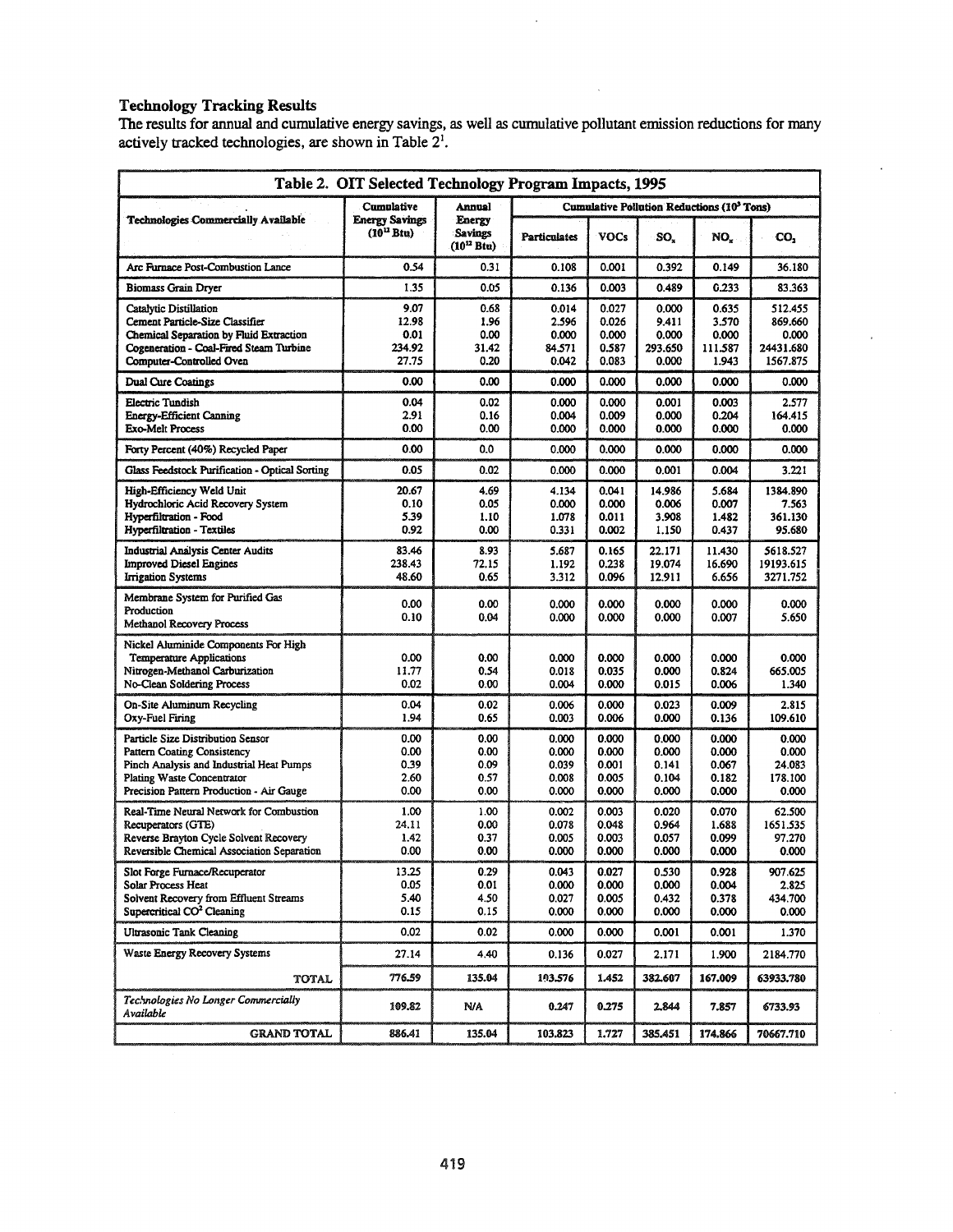### Program Benefit/Cost Analysis

The Cumulative Production Cost Savings Minus Cumulative Appropriations curve of Figure 1 provides an estimate of the direct net economic benefit of the OIT program since its inception. The method used to compute net economic benefits is based on several factors:

- Cumulative energy savings the accumulated energy savings (Btu) produced by OIT-supported technologies that have been commercialized and tracked since the program began. As of FY 1995, this figure was 886 trillion Btu.
- OIT appropriations the total cumulative budget dollars expended by OIT for all purposes since the program began. As ofFY 1995, this number was \$1,229,154,000.
- Weighted average cost of industrial energy the average fuel price (dollars/Btu) that would have been paid to purchase energy, usually an average of industrial energy prices over the last 10 to 20 years, weighted by the mix ofindustrial fuels saved by OIT commercialized and tracked technologies. For 1995, the weighted average cost of industry energy was about \$3.50 per million Btu.
- Levelized cost of industrial energy efficiency the average "efficiency" fuel price (dollars/Btu) that was paid based on a 1988 study of 43 OIT-supported technologies<sup>10</sup>. Estimation of this factor takes into account differences between the OIT technologies and the technologies they replace.

For each technology, differences in annualized capital costs, operating and maintenance costs, and non-energy production costs are summed and then divided by the annual energy savings to yield a net "price" per million Btu of energy benefits. This net levelized cost for each technology is then multiplied by the cumulative energy savings for that technology to yield cost savings per year. The sum of these cost savings for all 43 technologies, divided by the cumulative energy savings for all 43 technologies, then provides the final levelized cost of industrial energy efficiency, which is \$0.71 per million Btu.

This analysis necessarily omits details such as annual cash flows, tax effects, and risks assumed by early adopters. To increase confidence in the cost estimates to over 90%, given the variability in estimates, and ensure that cost savings are conservative, the cost-benefit analysis doubles the levelized cost to \$1.42 per million Btu.

Average energy cost savings rate - the difference between the weighted average cost of industrial energy and the levelized cost of industrial energy efficiency. Thus, for 1995, the average energy cost savings rate was \$3.50 minus \$1.42 per million Btu, or \$2.08 per million Btu.

To develop the Program Benefit/Cost curve shown in Figure 1, the cumulative production cost savings minus appropriations must be calculated beginning in 1976. Cumulative production cost savings are calculated by multiplying the cumulative energy savings times the average energy cost savings rate. The net economic benefit is then the difference between cumulative production cost savings and cumulative OIT appropriations, or:

Cumulative Production Cost Savings - Cumulative OIT Appropriations

= Net Economic Benefit

For 1995, this calculation yielded a net economic benefit of more than \$600 million, as follows:



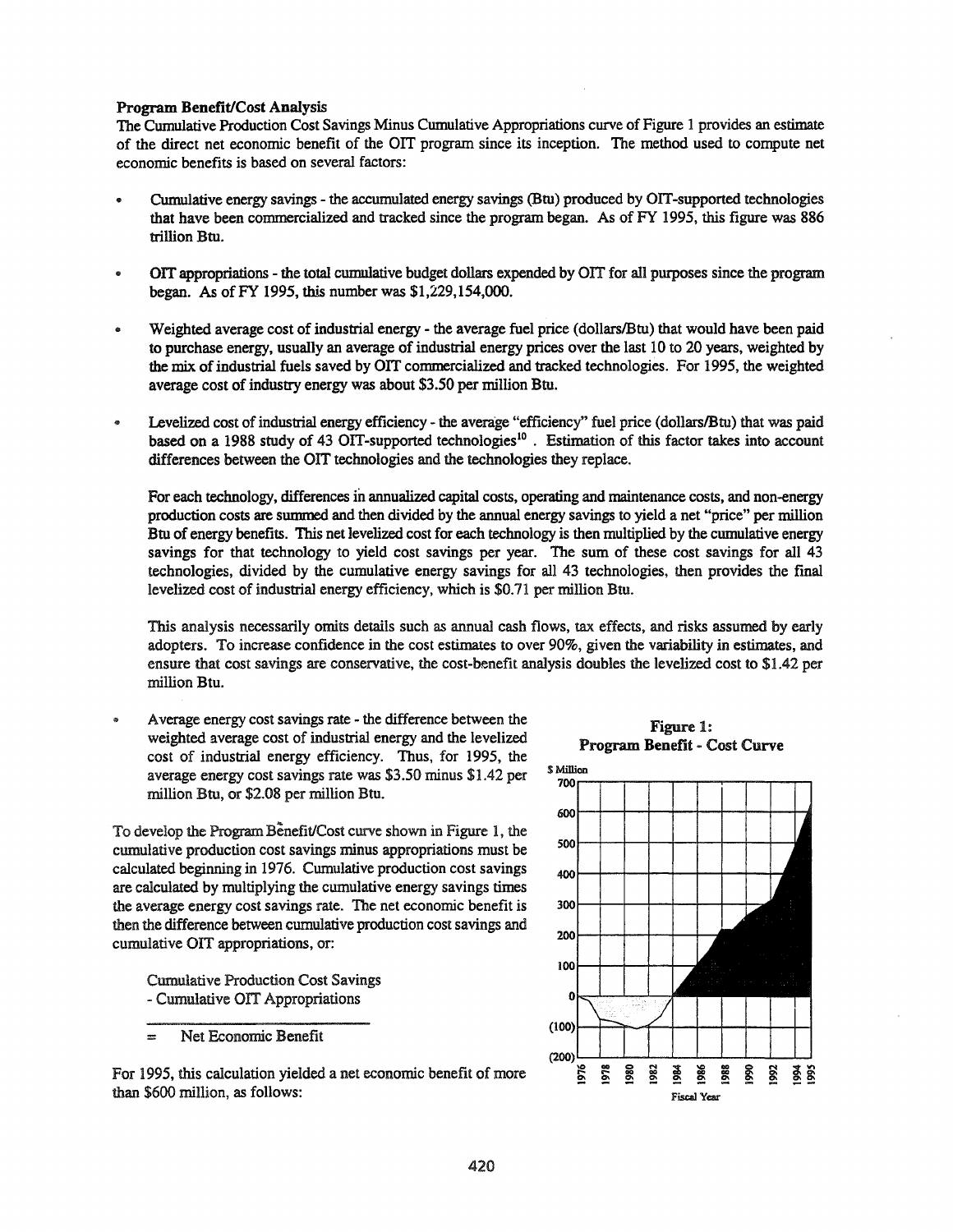(\$2.08 per million Btu) x (886 trillion Btu)

\$1,229,154,000

 $=$  \$614,578,800

The net economic benefit was then plotted on a graph as a function of the fiscal year from FY 1976 to the present, as in Figure  $1<sup>1</sup>$ .

# **SPECIAL** STUDIES

OIT augments the system of annually-updated quantitative impact analyses described in the above with other retrospective studies performed for special purposes. These studies are designed to enrich understanding of the impacts of individual OIT-supported technologies as well as to improve knowledge of industrial technology diffusion processes. Two such studies were addressed to (1) "secondary impacts" and (2) "ripple effects" of OIT technologies. Summary discussions follow.

# Secondary Impacts of OIT-Supported Technologies

Secondary, indirect impacts of technologies developed with OIT support have been analyzed from time to time during the past 15 years<sup>5,6,7,8,9</sup>. Each such study has addressed social effects of the technologies secondary to their direct energy and pollution reduction results. The studies indicate very positive, nearly universal interconnections between the energy, economic, and environmental benefits of a broad range of energy-efficient technologies.

The most recent such study examined secondary impacts of 20 completed OIT technologies commercialized during the period 1982 - 1992. Because all of the selected technologies were included in the annually-updated impact tracking system, data on the number of units in operation, annual energy savings, and annual pollutant reductions were available. The study objective was to gather additional information on economic impacts and impacts on resources. Economic impacts included effects on productivity, product quality, employment, capital productivity, and pollution control and abatement costs. Impacts on resources included effects on waste reduction/conversion/utilization, use of raw materials and feedstocks, fuel flexibility, and land and water use. Sources for the secondary impacts data included the industrial developers and end-users ofthe technologies, topical reports, technical articles, and DOE or national laboratory staff associated with the related R&D.

Employment effects and capital productivity effects of the introduction of the technologies were estimated using an economic input-output technique. The basic principles underlying the methodology are the same for both effects. First, net changes in the economy occurring as a result of implementing and using OIT-developed technologies were defined for individual industries, and the dollar value of those changes were determined for each technology in each year. Input-output analysis of these changes produced final dollar outputs for each industry in the United States. Employment-output ratios and capital-output ratios were then applied to determine industry impacts, which were summed over the economy to obtain national impacts.

Total employment effects resulting from the adoption and use of the technologies in 1992 were made of three components - one for the change in employment resulting from the installation of new units, one for the change in employment resulting from the operation of existing units, and one resulting from the reinvestment of freed capital attributable to the use of the new technology. The third component reflects the reinvestment of capital made available through adoption of efficient, energy-saving technologies. One factor complicating interpretation of the employment impact is that the employment effects of any new technology vary over time during the period of the technology's penetration into the market.

The employment and capital effects found in this study for individual OIT-funded technologies generally corroborate the work of many investigations which have suggested that energy efficient production technology innovations benefit industry and society beyond just their energy savings and pollution reductions. In particular, the profitable implementation of these technologies improves productivity and thus stimulates the economy, which in turn creates new employment opportunities. Of lesser economic importance, but another positive result, is that the substitution of highly engineered technologies for energy in production creates demand in relatively laborintensive technology industries while suppressing demand in the extremely capital-intensive energy sector.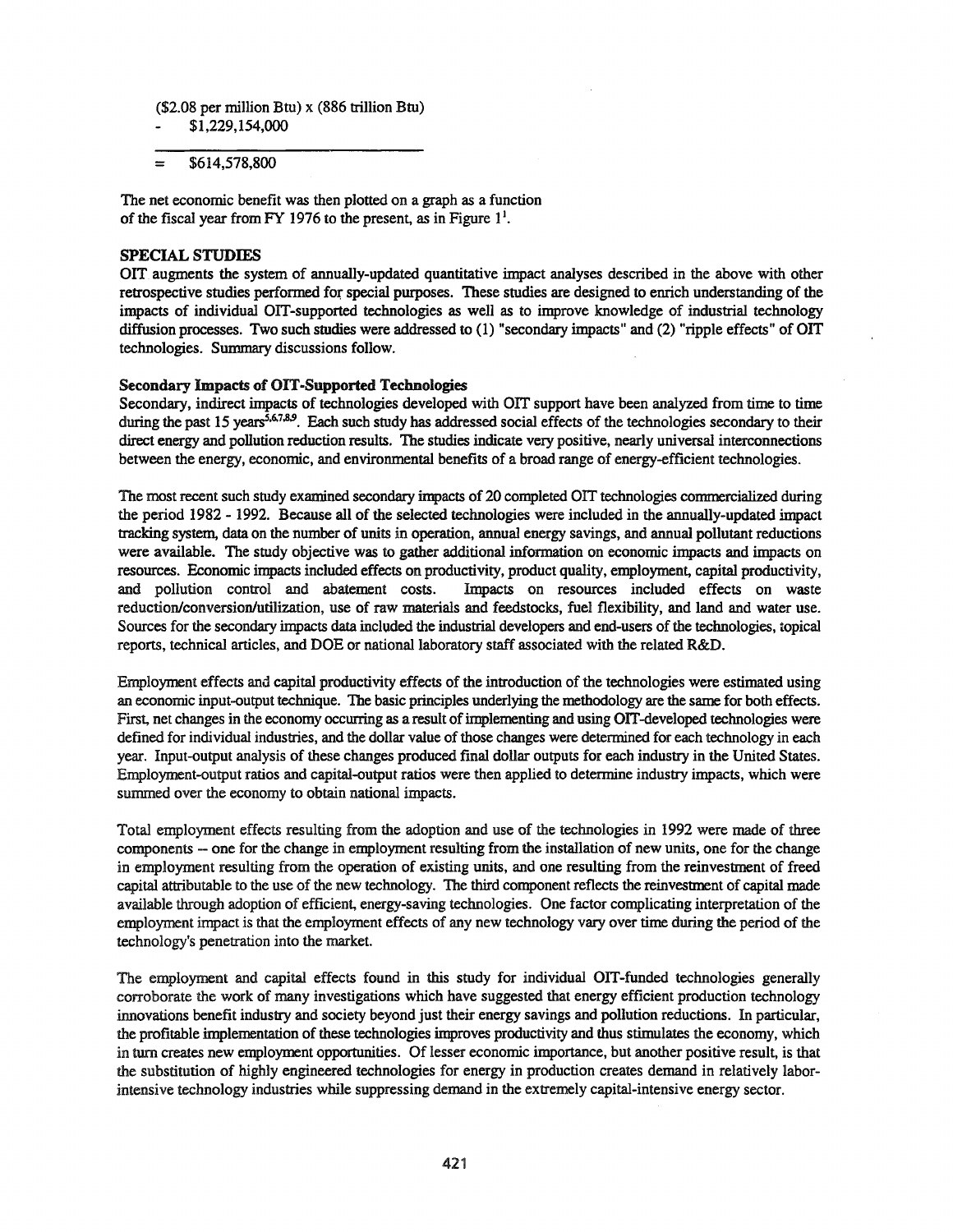A technology example from this study is the Catalytic Reactor distillation process. Distillation is one of the most energy-intensive industrial processes, accounting for over 40 percent of the energy consumed by the chemical processing industries every year. A new single-stage, catalytic reaction/distillation process was developed with OIT support. The new process was developed in conjunction with Chemical Research and Licensing Corporation for the production of hydrocarbons such as methyl tertiary butyl ether (MTBE) and tertiary amyl methyl ether (TAME), both commonly used gasoline additives.

The Catalytic Reactor saves energy by utilizing the heat released by the equilibrium reaction to drive the distillation process, eliminating the need for a separate energy input. In the conventional multi-stage distillation process, MTBE or TAME are produced by reacting methanol with isobutylene or isoamylene over a catalyst; product yields are limited to about 97 percent and 70 percent, respectively. The Catalytic Reactor increases yields to 99 percent for isobutylene and 95 percent for isoamylene by simultaneously catalyzing the reaction and removing the reaction products. When compared with the conventional process, single-stage catalytic distillation is more energy efficient, provides better product yields, and requires a lower capital investment

The Catalytic Reactor saved 0.55 trillion Btu in 1992, while resulting in the following emission reductions: NO., 39 tons; CO<sub>2</sub>, 31,070 tons; VOCs, 2 tons, and particulates, 1 ton. The 1992 study of secondary impacts found that the single-stage process coupled with higher product yields increased productivity, reducing unit production costs. The elimination of multi-stage processing was also found to reduce maintenance time and costs. The higher product yield achieved with catalytic distillation was found to increase product purity by 25 percent for isoamylene conversion to TAME.

Pollution abatement costs were also found to be reduced by the new process. The report stated that catalytic reactor will help refiners to more cost-effectively reconfigure plants to meet gasoline oxygenate requirements of the Clean Air Act Amendment of 1990. Most refiners now prefer ethers rather than alcohols to meet these requirements. TAME production also removes atmospherically reactive isoamylenes from the gasoline pool. Because the new technology produces higher yields than conventional distillation, its use reduces the amount of hydrocarbon feedstock materials required for these products. Input-output economic results showed that in 1992 the catalytic reactor technology resulted in increased employment by 167 man-years<sup>2</sup>.

Market penetration of the catalytic reactor has continued since 1992, with more than 52 units currently in operation worldwide, 27 of them in the United States. Cumulative energy savings have exceeded 9 trillion Btu<sup>1</sup>. Qualitative topics covered in the secondary impacts study, including impacts on product quality, waste utilization, and natural resources, have been added to the annually updated impact analysis system.

# Technology Case Histories -- "Ripple Effects" of Innovation

In the following are presented the results of a preliminary investigation of the "Ripple Effects" of five completed R&D projects supported by the Office of Industrial Technologies. The purpose was to provide an account, from limited contacts with manufacturers' officials and other knowledgeable individuals, of how each technology came to its present extent of commercial use. The discussions focus on the connections between the intent of the original R&D projects, subsequent technological developments, regulatory actions, unexpected market opportunities, and competitive forces in shaping the commercial fate of these advanced technologies. Three technologies are selected to illustrate the results of this study.

. The findings of this study of ripple effects include:

- (1) the original market intent of R&D projects, used in assessing the potential of the technology at the time, may not be realized but is sometimes eclipsed by unexpected market applications, often more directly involved in production.
- (2) completion of an R&D project in many cases does not really *complete* a technology but rather begins a wave of competition-driven technological innovation and improvements that may continue for many years, and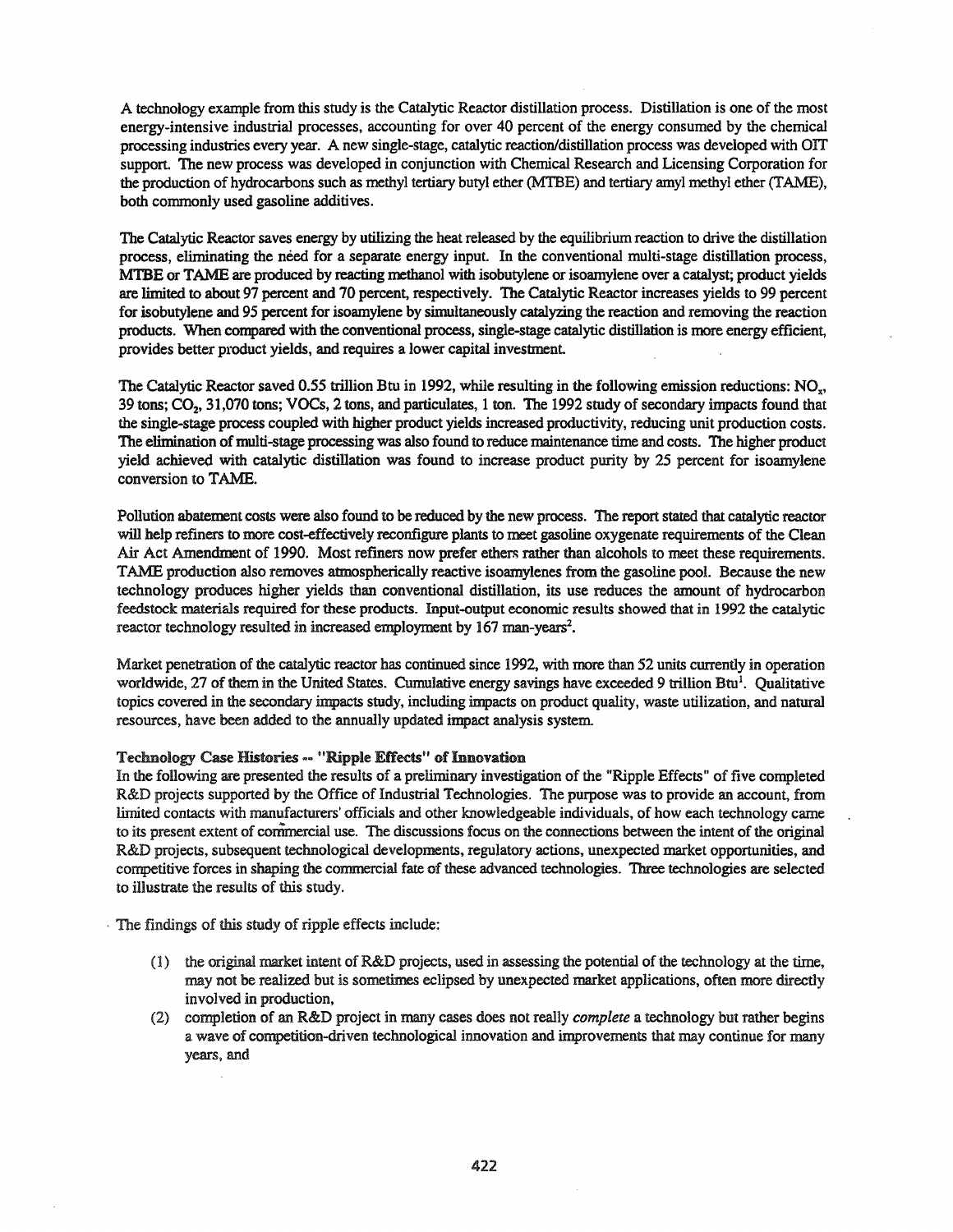(3) the quantitative efforts to date aimed at tracking the numbers of OIT technology units in use and their estimated energy savings may only scratch the surface of richer, more compelling stories of technology revolution ignited by public investments in industrial energy efficiency  $R\&D$ <sup>3</sup>

### *Ripple Effects: Inverter Welding Power Supply*

In the late 1970s a start-up company, Cyclomatics Industries, now called PowCon, developed an Inverter Welding Power Supply (IWPS) with support from the Department of Energy's Office of Industrial Technologies. The company has successfully built a substantial business since its beginnings in the late 1970s in designing, manufacturing, and marketing IWPS systems and related welding equipment, recently employing approximately 100 people. PowCon is considered a technology leader within the welding equipment industry.

The advantages of IWPS technology are high efficiency, dramatically improved power factor control, light weight, and improved welding control. The earliest interest in this type of equipment was in ships and ship yards due to its small size, portability, low quantities of heat release, and good weld control. After PowCon began to develop other U.S. markets for IWPS in the 19808, all major welding equipment manufacturers introduced similar inverterbased power supplies. This technological breakthrough reduces the size and weight of welding power supplies by up to 75% while providing energy savings of as much as 45% over conventional power supplies. The technology can be used in virtually all arc welding processes and in plasma cutting applications.

Market penetration has been rapid in some industrial welding applications, with reliability questions and a cost premium cited as factors limiting more rapid and wide market acceptance. Other limitations on the rate of sales of this type of equipment are the long useful lifetime of the existing inventory of welding equipment, the large number of small plants where welding operations are performed, and the large number of small firms assembling and selling welding equipment. Never-the-Iess, inverter powersupply technology is considered the best engineering option for nearly all welding applications (the exception being straight resistance welding), and adoption of the technology will likely continue. Nationwide, by the end of 1995 high-efficiency weld units saved an estimated total of 20.7 trillion Btu, equivalent to 3.5 million barrels of oil. Estimated annual savings in 1995 were 4.7 trillion Btu.

In the inverter welding power source, AC input is converted to DC by a full-wave rectifier. Using a high-speed electronic switch, the DC voltage is converted to a high-frequency AC output. This output is rectified and filtered to produce a smooth, low-ripple DC welding output. The high-speed electronic switch improves arc initiation, increases control over the output power, and responds faster to changing weld conditions. Each unit can produce a multitude of arc characteristics for different weld processes.

IWPS systems have given a boost to the development of robotic welding systems, which benefit greatly from the high degree of weld control, reduced spattering, and the 100% duty cycle operation afforded by these power supply systems. Additionally, several manufacturers have incorporated artificial intelligence features into inverter-based welding power supplies.

Improvements have becOme possible in IWPS technology due to the availability of high frequency power switching devices like MOSFETs and IGBTs. The average efficiency of IWPS systems now is approximately 85% as compared to 75% when the first PowCon systems were sold. Design experience has also contributed to improvements in equipment reliability, which should lead to an increased rate of market penetration in the near future, according to an industry source.

While welding equipment industries in many nations are producing IWPS technology, notably Japanese manufacturers, U.S. exports of welding equipment have been growing over the past decade. Between 1989 and 1994, welding equipment imports to the United States dropped by 5% while exports increased by 35%, according to Department of Commerce data Current world technology leadership in this area appears to reside in the United States.

PowCon's development project with DOE has not been solely responsible for this technology revolution, which has a parallel in electric motor drive controllers based on similar power inverter technology. It is difficult to assign a particular level of cause and effect, but PowCon is widely recognized as a pioneer of inverter technology in the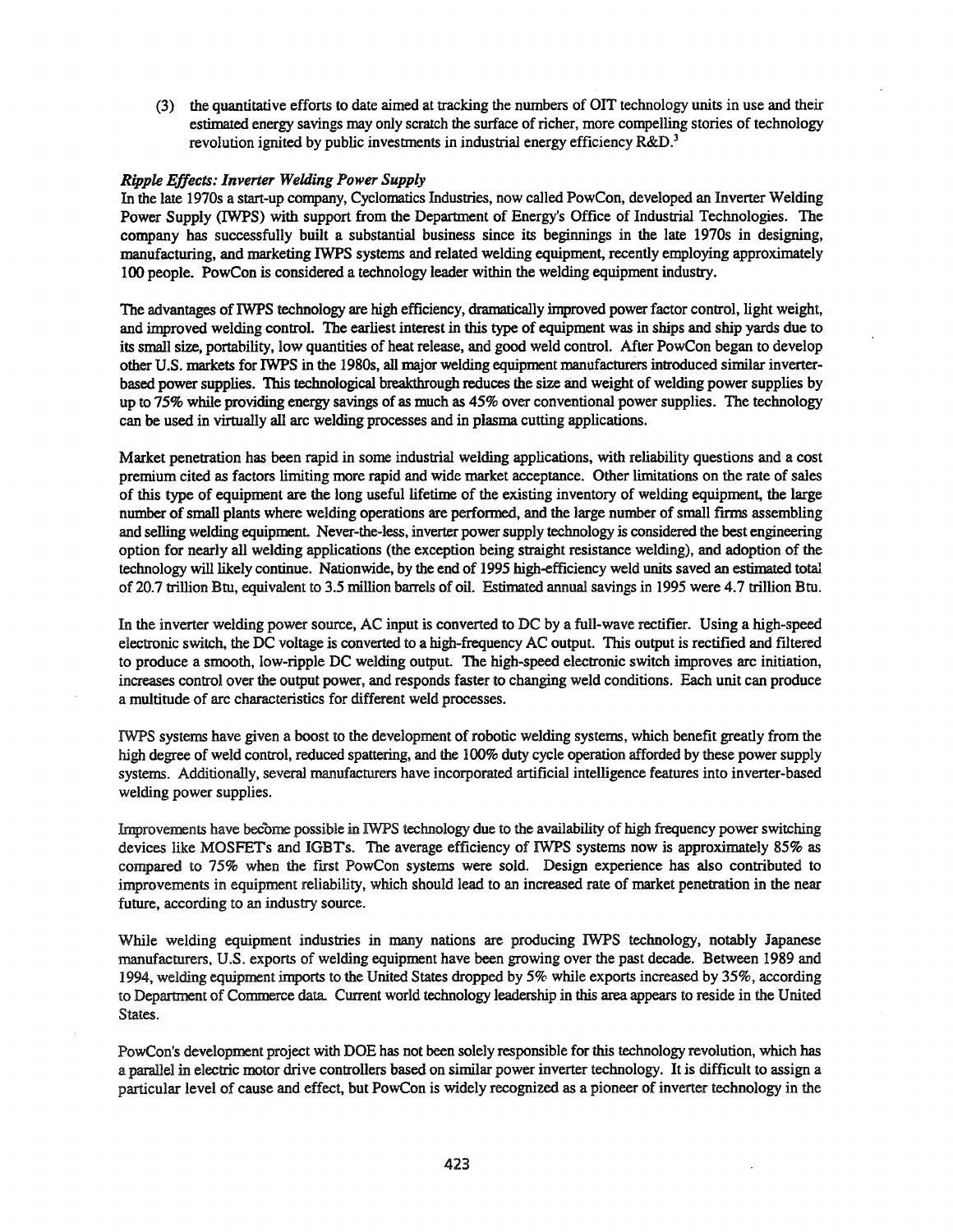United States and remains an important technology leader; at the time the DOE contract was awarded, PowCon was virtually a start-up operation. At the least, DOE's project played a seminal role at the beginning of a revolutionary change in welding technology that has already had important effects on productivity, weld quality, use of robotics, and U.S. exports, and will continue to impact world industry for many years to come.<sup>3</sup>

# *Ripple Effects: Oxy-Fuel Firing*

In 1991 Praxair, Incorporated (foonerly the Linde Division of Union Carbide) introduced Vacuum Pressure Swing Adsorption (VPSA), a novel point-of-use oxygen supply process that made the use of 90-95% purity oxygen more economical and convenient. VPSA irmnediately began to be adopted in the fiberglass and container glass industries to supply oxygen for oxy-fuel combustion in glass melters, dramatically improving their energy efficiency, reducing NOx emissions, improving product quality, and reducing production costs. The development of this technology touched off a continuing technological race among several competitors to supply oxygen for the world's glass manufacturing industry, which had previously used only low oxygen-enrichment levels for limited applications.

In the buming of a fossil fuel, heat is generated when oxygen in the combustion air chemically combines with hydrogen and carbon in the fuel to form water and carbon dioxide. The nitrogen in the combustion air, on the other hand, is chemically inert; it dilutes the reactive oxygen and carries away some of the energy in the hot combustion exhaust gas. Fuel efficiency can be improved by using pure oxygen or air from which some of the nitrogen has been removed. Known as oxy-fuel firing, the use of high levels of oxygen concentration for combustion significantly reduces energy requirements.

In the 19808, Praxair had developed a family of advanced oxy-fuel burners intended to enable efficient, 10w-NOx, 100% oxygen combustion systems to be used in steel reheat furnaces. This was a significant technical achievement because conventional burners could not use high oxygen enrichment levels without melting; the new oxy-fuel burners also reduced NOx levels by reducing combustion temperatures. When business and economic conditions changed, temporarily eliminating the steel market from consideration, Praxair turned to glass melters.

The remaining issue connected with using oxy-fuel combustion in the glass industry was the availability of economical oxygen supplies at the oxygen demand levels appropriate for glass melters. Many glass furnaces were too small to support a dedicated cryogenic oxygen plant, and merchant liquid gas supply had proven too costly. The firm undertook an R&D program co-funded by DOE's Office of Industrial Technologies to develop a point-ofuse, 90-95% oxygen-supply process targeted to glass melters and designed to be more economical than conventional liquid oxygen supply. The new VPSA air separation system is based upon a highly selective molecular sieve material that allows oxygen to pass through, while adsorbing nitrogen from ambient air. As the air passes through one of two adsorbent beds, nitrogen is adsorbed by the synthetic zeolite sieve material and the enriched oxygen passes through for use. While one bed is adsorbing the nitrogen, the other is purging it; periodically the pressure swings and the beds reverse functions.

When Praxair introduced its point-of-use oxygen supply system commercially in 1991, it initiated a trend within the container glass and fiberglass segments of the U.S. glass industry. Today, when glass melters are rebuilt, many are being converted to oxy-fuel firing to reduce energy use and reduce nitrogen oxide emissions. According to a company representative, the VPSA system is only one of several point-of-use oxygen-generating systems now available, though Praxair still dominates the market and VPSA continues to be the most energy-efficient option. Competing processes, also based on proprietary molecular sieves, include Liquid Air's Vacuum Swing Adsorption process and improved versions ofthe older Pressure Swing Adsorption technology. Additionally, smaller cryogenic oxygen production plants have recently been developed and commercialized, but are most competitive at larger scales than the adsorbent-type air separation systems.

The impact of the VPSA system in driving a transition to oxy-fuel combustion in glass industry markets has been due not only to the bottom-line cost advantage over alternative methods of supply, but also to the relative simplicity of point-of-use oxygen supply equipment. Average energy savings for glass furnaces vary from up to 45% on a small furnace to 15% on large furnaces. NOx emissions are reduced by up to 90%, carbon monoxide by up to 96%, and particulates by up to 30%. Under certain circumstances, glass furnace production rates can improve by up to 25% in comparison with unenriched combustion air, while defects in glass products are reduced. It is estimated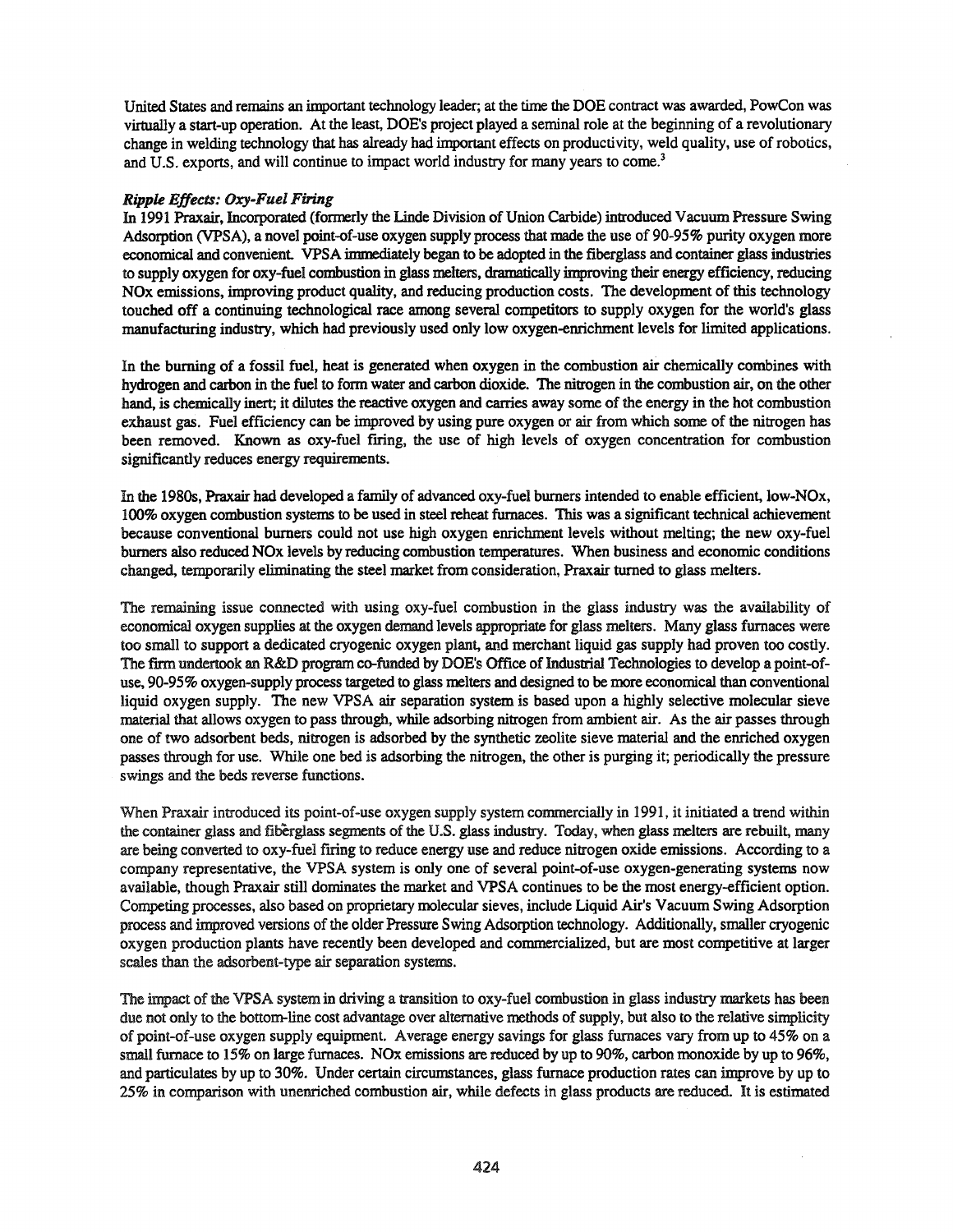that at the end of 1995 some 85 VPSA units were operating in the glass industry, saving a total of 0.65 trillion Btu per year.

The VPSA system has undergone many improvements in the last five years, principally in the performance of the molecular sieve that lies at the heart of the technology. These continuing improvements, as well as better engineering designs evolved through production experience, have raised energy efficiency and reduced the cost of delivered oxygen by perhaps as much as 50 percent. According to a company representative, Praxair and its competitors are engaged in a continuing technological race for a substantial and growing market for point-of-use oxygen supply systems in the glass and other industries. As oxygen supply systems become more energy and cost efficient, additional oxy-fuel combustion applications will become economically viable with attendant national energy savings.

In glassmaking plants, opportunities for conversion to oxy-fuel firing normally occur only when a melter is rebuilt after a campaign varying in duration from about 3-4 years for a dirty fiberglass application to 7-10 years for container glass applications. At present, about 15 percent of the U.S. container glass and fiberglass industry segments are using oxy-fuel firing. In these markets, VPSA is the low-cost choice up to the 120 TPD oxygen range. Beyond this, the most cost-effective option is decided on a case-by-case basis; at 200 TPD and higher (the operational level for many float glass plants), recently commercialized small cryogenic plants are usually the best option. Though only five or six years have passed since commercial introduction of the VPSA system, the trend to convert glass melters to oxy-fuel combustion appears well established, and will continue and expand to other industry segments in future.

While the DOE/Praxair cost-shared R&D program was focused on the glass melter application of oxy-fuel firing, today the glass industry represents less than 50 percent of the market for Praxair's VPSA system. The success of this technology in glass furnaces has allowed Praxair to return to the steel industry -- this time to supply oxygen to electric minimills for injection into the electric arc furnace via oxygen lances. Praxair has already installed or contracted for 27 VPSA systems in electric minimills in the United States and other countries, while competitors have installed similar systems in an additional three U.S. mills. In these applications VPSA has displaced the use of merchant liquid oxygen supply systems.

Thanks in part to the steel minimills' experience with VPSA for oxygen lancing, oxy-fuel firing will possibly be used in minimill reheat furnaces in the near future. When VPSA oxygen supply is used at a typical minimill already using VPSA for oxygen lancing the electric arc furnace, the necessary capacity would approximately double from, say, 100 TPD oxygen to 200 TPD. Praxair is presently engaged in a Department of Energy co-funded project (NICE<sup>3</sup>) with Bethlehem Steel and North American Manufacturing to demonstrate a proprietary system for oxy-fuel firing in a batch steel reheat furnace at an integrated steel plant. A privately-funded Praxair demonstration project is testing oxy-fuel firing in an aluminum melter, as well. Market acceptance of energy-efficient oxy-fuel combustion technology in reheat furnaces awaits successful completion of these tests, and of course is also dependent upon fuel prices and environmental regulations. The commercial success of the VPSA system, while not itself driving oxy-fuel combustion in the metals industries, has encouraged smaller facilities to adopt oxy-fuel combustion schemes and, more generally, has initiated a series of technical developments and competition-driven market changes which have lowered the cost of delivered oxygen in a variety of energy-efficient industrial applications.<sup>3</sup>

#### *Ripple Effects: Solvent Recovery From Effluent Streams*

In 1990 Membrane Technology Research, Inc. commercialized its VaporSep technology in a variety of applications recovering low concentrations of organic vapors from industrial effluent air streams. More than 30 units have been installed so far in waste recovery applications to recover vinyl chloride from PVC manufacturing plants, refrigerants used in chillers, CFCs and ethylene oxide from sterilizers, and VOCs from petrochemical and pharmaceutical processes. More recently, the VaporSep process has been adapted in much larger installations for the recovery of monomers and other hydrocarbons from nitrogen purge gas generated in the production of polyolefin resin and other polymers. Just one of these in-process units saves about as much energy as all of the smaller end-of-pipe clean-up units installed to date. The outlook for the VaporSep process is now even more positive than before; the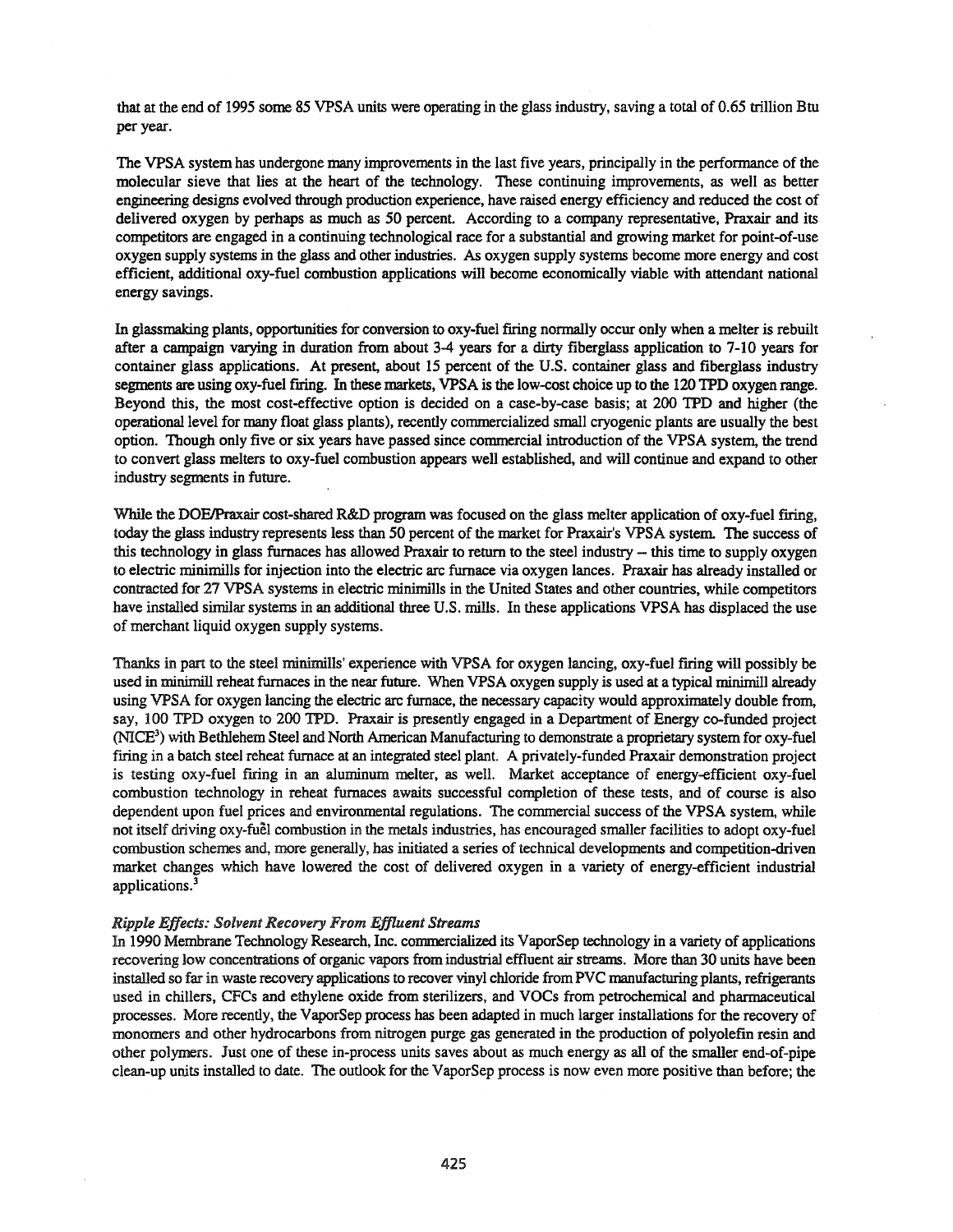technology has made an important jump into much larger-scale, productivity-enhancing applications with greater profitability potential for its developers.

Many industrial processes exhaust waste air streams containing low concentrations of organic solvents such as Freons and other halogenated hydrocarbons, naphthas, ketones, toluenes, and esters. Strict environmental regulations now require industry to clean up these air streams so final plant discharges are essentially solvent-free. However, conventional compression-condensation and carbon adsorption recovery methods or incineration are often neither economical nor energy efficient for low levels of solvent concentration.

In a 1982-1987 project funded by the DOE's Office of Industrial Technologies, M1R developed the technology necessary to produce high-quality multi-layer composite membranes for use in membrane separation systems applicable to industrial effluent streams. The system efficiently and effectively separates the effluent stream and is generally able to remove 80-100% of the organic solvent content from the feed stream. The solvents are then easily removed from the permeate through cooling and condensation. Compared to alternatives for treating a range of lower concentration level effluents, the membrane separation approach offers far higher recovery rates than compression-condensation, is more energy efficient and productive than incineration, and does not create secondary waste streams like carbon adsorption.

More recently, a new market has emerged for much larger installations designed to recover monomers and other hydrocarbons from nitrogen purge gas generated in the production of polyolefm resin and other polymers. Because both the recovered monomer and nitrogen are expensive commodities used in polymer production, their recovery within the process enhances productivity. The first such installation is paying back its \$1 million-plus capital cost in just over a year, and additional large systems are on order. Energy savings from these systems will also be much larger. The first commercial applications of VaporSep technology, designed to save energy while addressing an important family of air pollution problems, have thus led to a more fundamental process improvement using the same process that will enhance productivity and competitiveness in an important, growing industry. Interest has been shown in the process by polymer manufacturers around the world, many of whom face rising costs for raw materials and the need to expand or debottleneck current operations in a supply-limited market

Annual energy savings due to the VaporSep process were estimated at 4.5 trillion Btu in 1995, only five years after its commercial introduction. The energy savings impact is rapidly increasing as additional large monomer recovery units are put into service. Thus an R&D project originally intended to enable many industrial processes to comply with environmental effluent regulations while saving energy has resulted in a technology which has now found a still more important market in much larger capacity installations to recover valuable byproducts generated in the production of chemical polymers.

MTR has a strong patent position in this technology, but may lease the right to produce it in future. Each installation is a highly engineered system. The original system configuration has been altered substantially for some of the more recent installations, which have two stages instead of the original single stage.<sup>3</sup>

### *Ripple Effects: Other Technologies*

The ripple effect study also addressed membrane technologies for (1) separating chemical components from industrial wastewater by hyperfiltration and (2) a hollow-fiber air membrane system to separate air into oxygenand nitrogen-rich product streams. The hyperfiltration membrane technology was originally intended to enable textile manufacturers to meet wastewater discharge regulations, but, after the regulations were subsequently relaxed, the technology was successfully marketed instead as a family of productivity-enhancing, membrane-tube module systems for larger-scale applications in the food processing, pulp and paper, and petrochemical industries. These potentially more profitable applications are involved directly with production steps like clarification, flltration, and concentration, rather than with end-of-pipe wastewater clean-up. The second membrane system, originally designed to produce oxygen-enriched combustion air at 35 percent purity levels, has found a variety of other markets instead where its small size, portability, and simplicity are advantages over the conventional merchant liquid gas supply of bottled nitrogen or oxygen.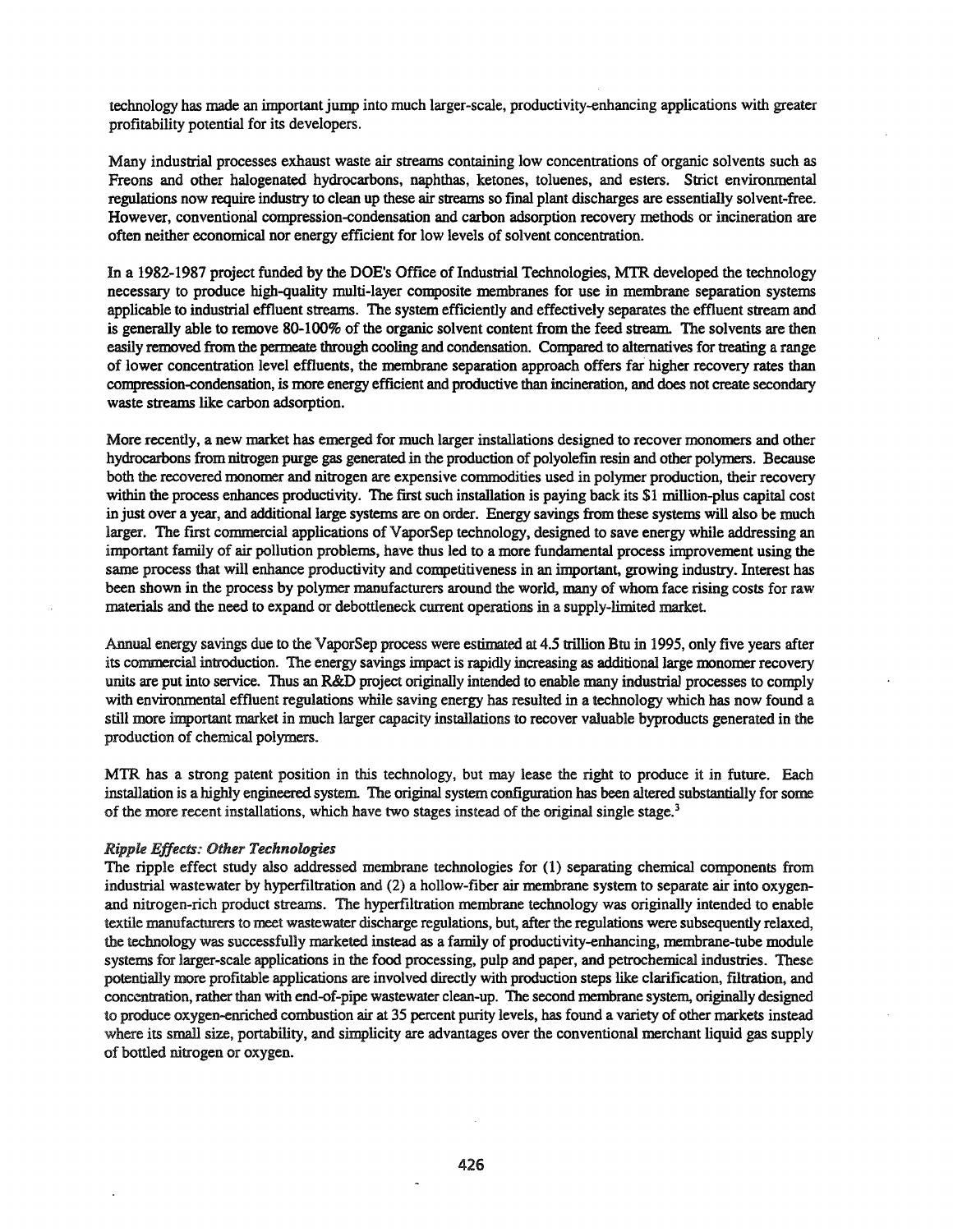# **CONCLUSIONS**

Annual tracking of the adoption of new industrial technologies that OIT has supported shows that there are significant amounts of energy, economic, and environmental savings. The net economic savings to the nation for 78 technologies documented to have commercial applications is over \$600 million, Le., the net production cost savings from use of the technologies minus total OIT spending for all purposes since the program's inception.

In several studies designed to explore some of the secondary impacts of technology introduction, it was found that many other benefits frequently accompany the energy savings and energy-related pollution reductions associated with OIT-supported technologies. Such benefits include improvements in labor and capital productivity, better product quality, higher employment in the economy, lower pollution control and abatement costs, and less nonenergy resource use. Case histories of selected technology disseminations show that there may be whole families of innovations that can be traced to the introduction of a new technology. A new technology developed for one market may be applied in many other unexpected market areas, and a series of related innovations and improvements may continue for years to come. These "ripple" effects and spin offs are difficult to trace as there is rarely a clear linear path from old technologies to new ones.

Tracking the impact of government-supported technologies is complicated by the fact that technologies are usually cost-shared with industry andlor other partners, and that government projects may support technologies at different stages of development, making it difficult to determine how much of the benefits are attributable to the government funds. High technology industries often change quickly: ownership and personnel change over time, product lines change, and there is a tendency by some companies to adapt new technologies to establish proprietary positions in technologies to attain a competitive edge. All of these changes make it very subjective to track impacts of a new technology over a length of time. While a low-cost defensible methodology to quantitatively measure secondary and higher order effects may be elusive, technology benefits often can be cited qualitatively.

## REFERENCES

- 1. "Impacts: Summary of Results From Programs Conducted by the Office of Industrial Technologies," Office of Industrial Technologies, Energy Efficiency and Renewable Energy, U.S. Department of Energy, Washington, D.C. 20585, December 1996.
- 2. "Secondary Impacts of Successfully Commercialized OIT-Supported Technologies", Energetics, Incorporated, Columbia, MD 21046, prepared for the Battelle Pacific Northwest Laboratories, Richland, Washington, under Subcontract No. 203605-A-UI, May 14, 1993.
- 3. "Ripple Effects: Commercial Histories of Five OITTechnologies", Energetics, Incorporated, Columbia, MD 21046, prepared for the U.S. Department of Energy, Office of Industrial Technologies, draft report, January 16, 1997.
- 4. "The United States Department of Energy Office of Industrial Technologies Technology Benefits Recording System," K.R. Hughes and N.L. Moore, PNL-I0114, Pacific Northwest Laboratory, Richland, WA, September, 1994.
- 5. "Analysis of the Employment and Capital Productivity Impacts of Innovative Coil Coating Ovens,", Energetics, Incorporated, Columbia, MD 21046, prepared for the U.S. Department of Energy, Office of Industrial Programs, under Contract No. DE-ACOI-8OCS40402, May 1981.
- 6. "Industrial Energy Conservation: Sunset Review Background Paper," U.S. Department of Energy, Office of Industrial Programs, Washington, D.C. 20585, December 1981.
- 7. "Non-energy Impacts of Industrial Energy Conservation," Energetics, Incorporated, Columbia, MD 21046, prepared for the U.S. Department of Energy, Office of Industrial Programs, under Contract No. DE-AC01- 84CE40715, September 1985.
- 8. "Productivity Benefits to Industry of Twenty-one IP-Developed Technologies," Energetics, Incorporated, Columbia, MD 21046, prepared for the U.S. Department of Energy, Office of Industrial Programs, under Contract No. DE-ACOI-84CE40715, July 1986.
- 9. "Non-energy Impacts of Industrial Energy Conservation Technologies," Energetics, Incorporated, Columbia, MD 21046, prepared for the U.S. Department of Energy, Office of Industrial Programs, under Contract No. DE-ACOl-87CE40762, June 1989.